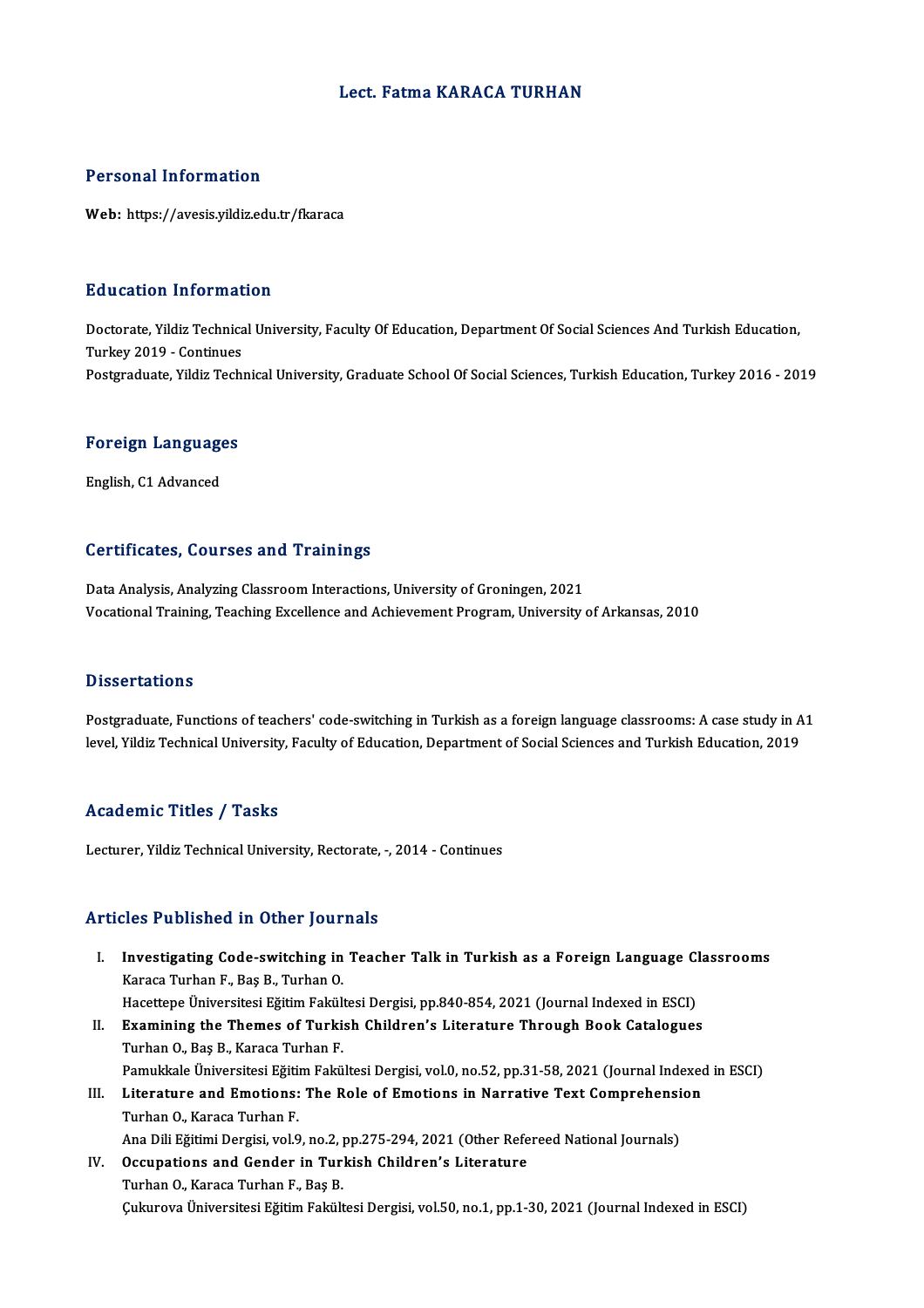V. Türkçe Öğretiminde Etkinlik Stratejisi Geliştirmeye Yönelik Bir Durum Tespiti: 5. Sınıf Türkçe Çalışma Türkçe Öğretiminde Etkinlik Stratejisi Geliştirmeye Yönelik Bir Durum Tespiti: 5. Sınıf Türkçe Çal<br>ve Öğretmen Kılavuz Kitabı Örneği(An Assessment of Activity Development Strategy in Teaching<br>Turkish: The Case of Eth Crade Türkçe Öğretiminde Etkinlik Stratejisi Geliştirmeye Yönelik Bir Durum Te<br>ve Öğretmen Kılavuz Kitabı Örneği(An Assessment of Activity Developme<br>Turkish: The Case of 5th Grade Turkish Workbook and Teacher's Book)<br>Pes P. Turk ve Öğretmen Kılavuz Kita<br>Turkish: The Case of 5th<br>Baş B., Turhan O., Karaca F.<br>ANA Dili FğiriMi DEDCisi Turkish: The Case of 5th Grade Turkish Workbook and Teacher's Book)<br>Baş B., Turhan O., Karaca F.<br>ANA DİLİ EĞİTİMİ DERGİSİ, vol.5, no.4, pp.717-746, 2017 (Refereed Journals of Other Institutions)

### Refereed Congress / Symposium Publications in Proceedings

efereed Congress / Symposium Publications in Proceedings<br>I. Uzaktan Eğitim Yoluyla Türkçenin Yabancı Dil Olarak Öğretiminde Sınıf İçi Etkileşimin Konuşma<br>Cözümlemesi Bakıs Asısıyla İnselenmesi Tood dongross) oy mposium rushe<br>Uzaktan Eğitim Yoluyla Türkçenin Yaban<br>Çözümlemesi Bakış Açısıyla İncelenmesi<br>KARAÇA TURHAN E. BAS R. BALAMAN U Çözümlemesi Bakış Açısıyla İncelenmesi<br>KARACA TURHAN F., BAŞ B., BALAMAN U. Çözümlemesi Bakış Açısıyla İncelenmesi<br>KARACA TURHAN F., BAŞ B., BALAMAN U.<br>III. ULUSLARARASI TÜRKÇENİN YABANCI DİL OLARAK ÖĞRETİMİ SEMPOZYUMU, İstanbul, Turkey, 20 May 2022,<br>nn 72 KARA<br>III. ULI<br>pp.72 III. ULUSLARARASI TÜRKÇENİN YABANCI DİL OL.<br>pp.72<br>II. Evidentiality in Turkish: Literature Review pp.72<br>II. Evidentiality in Turkish: Literature Review<br>Karaca Turhan F., Turhan O. Evidentiality in Turkish: Literature Review<br>Karaca Turhan F., Turhan O.<br>5. ULUSLARARASI MARDİN ARTUKLU BİLİMSEL ARAŞTIRMALAR KONGRESİ, Mardin, Turkey, 15 - 16 January<br>2021 pp.126 Karaca Turhai<br>5. ULUSLARAI<br>2021, pp.136<br>Using Tranal 5. ULUSLARARASI MARDIN ARTUKLU BILIMSEL ARAŞTIRMALAR KOLUSLARARASI MARDIN ARTUKLU BILIMSEL ARAŞTIRMALAR KOLUSLAR<br>III. Using Translation as a Foreign Language Learning Strategy<br>Konses Turban E. Turban Q 2021, pp.136<br>III. Using Translation as a Foreign Language Learning Strategy 5. ULUSLARARASI MARDİN ARTUKLU BİLİMSEL ARAŞTIRMALAR KONGRESİ, Mardin, Turkey, 15 - 16 January<br>2021, pp.137 Karaca Turhan F., Turhan O. 5. ULUSLARARASI MARDIN ARTUKLU BILIMSEL ARAŞTIRMALAR KONGRESI, Mardin, Tur.<br>2021, pp.137<br>IV. Snapshot of Online Foreign Language Teaching during the COVID-19 Outbreak<br>Kanaga Turban E. Turban Q 2021, pp.137<br><mark>Snapshot of Online Forei</mark><br>Karaca Turhan F., Turhan O.<br><sup>2. Huclararos: Bilimeol Arast</sup> Karaca Turhan F., Turhan O.<br>3. Uluslararası Bilimsel Araştırmalar Kongresi, İstanbul, Turkey, 8 - 10 January 2021, pp.43 Karaca Turhan F., Turhan O.<br>3. Uluslararası Bilimsel Araştırmalar Kongresi, İstanbul, Turkey, 8 - 10 J<br>V. Fostering Classroom Community in Online Language Teaching<br>Karaca Turban E. Turban O. 3. Uluslararası Bilimsel Araşı<br>Fostering Classroom Con<br>Karaca Turhan F., Turhan O.<br>2. Uluslaranası İstanbul Bilim Karaca Turhan F., Turhan O.<br>3. Uluslararası İstanbul Bilimsel Araştırmalar Kongresi, İstanbul, Turkey, 8 - 10 January 2021, pp.28 Karaca Turhan F., Turhan O.<br>1. J. Uluslararası İstanbul Bilimsel Araştırmalar Kongresi, İstanbul, Turkey, 8 - 10 January 2021, pp.28<br>1. VI. – Türkçe yi Yabancı Dil Olarak Öğreten Öğretmenlerin Uzaktan Eğitime Yönelik Görüş 3. Uluslararası İstanbul Bilimsel Ara<br><mark>Türkçe yi Yabancı Dil Olarak Öğ</mark><br>Karaca Turhan F., Baş B., Turhan O.<br>7. Vıldır Uluslararası Sosual Bilimlar Türkçe yi Yabancı Dil Olarak Öğreten Öğretmenlerin Uzaktan Eğitime<br>Karaca Turhan F., Baş B., Turhan O.<br>7. Yıldız Uluslararası Sosyal Bilimler Kongresi , 17 - 18 December 2020, pp.43<br>Olumanın Duyguaal Boyutu ve Olumanın Etk Karaca Turhan F., Baş B., Turhan O.<br>7. Yıldız Uluslararası Sosyal Bilimler Kongresi , 17 - 18 D<br>VII. **Okumanın Duygusal Boyutu ve Okumanın Etkileri**<br>Turhan O., Karaca Turhan F. 7. Yıldız Uluslararası Sosyal Bilimler Kongresi, 17 - 18 December 2020, pp.43 18.UluslararasıTürkDünyasıSosyalBilimlerKongresi,12 -14December 2020,pp.41 Turhan O., Karaca Turhan F.<br>18. Uluslararası Türk Dünyası Sosyal Bilimler Kongresi, 12 - 14 December 2020, p<br>19. VIII. Reflecting over Youth Mobility and Spotlighting Its Implications for ELT 18. Uluslararası Türk Düny<br>Reflecting over Youth M<br>Karaca Turhan F., Taraç G.<br>2nd International Social In Reflecting over Youth Mobility and Spotlighting Its Implications for<br>Karaca Turhan F., Taraç G.<br>2nd International Social Innovation Congress, 9 - 10 December 2020, pp.16<br>Türkçe Öğretmeni Adavlarının Kitan Tanıtımları Üzeri Karaca Turhan F., Taraç G.<br>2nd International Social Innovation Congress, 9 - 10 December 2020, pp.16<br>IX. Türkçe Öğretmeni Adaylarının Kitap Tanıtımları Üzerine Bir İnceleme<br>Turhan O., Karaca Turhan F. 2nd International Social Innovation Congress, 9 - 10 December 2020, pp.16 Türkçe Öğretmeni Adaylarının Kitap Tanıtımları Üzerine Bir İnceleme<br>Turhan O., Karaca Turhan F.<br>II. ULUSLARARASI TÜRKÇENİN YABANCI DİL OLARAK ÖĞRETİMİ SEMPOZYUMU, 12 - 14 November 2020, pp.49<br>Ceviri Cesuk Kitaplarının Türk Turhan O., Karaca Turhan F.<br>II. ULUSLARARASI TÜRKÇENİN YABANCI DİL OLARAK ÖĞRETİMİ SEMPOZYUMU, 12 - 14 November 20.<br>X. Çeviri Çocuk Kitaplarının Türkçe Dersi Öğretim Programındaki Temalara Göre İncelenmesi<br>Turban O. Karaca II. ULUSLARARASI TÜRKÇEN<br><mark>Çeviri Çocuk Kitaplarının</mark><br>Turhan O., Karaca Turhan F.<br>U. ULUSLARARASI YARANCI X. Çeviri Çocuk Kitaplarının Türkçe Dersi Öğretim Programındaki Temalara Göre İncelenmesi<br>Turhan O., Karaca Turhan F.<br>II. ULUSLARARASI YABANCI DİL OLARAK TÜRKÇENİN ÖĞRETİMİ SEMPOZYUMU, 12 - 14 November 2020, pp.92 XI. Göz İzleme Yöntemi ve Okuma Araştırmaları Karaca Turhan F., Turhan O. Göz İzleme Yöntemi ve Okuma Araştırmaları<br>Karaca Turhan F., Turhan O.<br>BANDIRMA ONYEDİ EYLÜL ÜNİVERSİTESİ 2ND INTERNATIONAL CONGRESS ON ACADEMIC STUDIES IN<br>PHU OLOCY (BICOASP), Bakkasır Turkay 2, 05 Santambar 2020'nın 48 Karaca Turhan F., Turhan O.<br>BANDIRMA ONYEDİ EYLÜL ÜNİVERSİTESİ 2ND INTERNATIONAL CONGR<br>PHILOLOGY (BICOASP), Balıkesir, Turkey, 2 - 05 September 2020, pp.48<br>İki Dilli Birovlarin Üsünsü Dil Edinimine Yönelik Yaklasımlar XII. İki Dilli Bireylerin Üçüncü Dil Edinimine Yönelik Yaklaşımlar<br>Karaca Turhan F., Turhan O. PHILOLOGY (BICOASP), Balıkesir, Turkey, 2 - 05 September 2020, pp.48 6. Uluslararası Yabancı Dil Olarak Türkçe Öğretimi Kongresi, Sakarya, Turkey, 10 September 2020, pp.1 XIII. Reflecting on Mediums of Instruction in Language Teaching